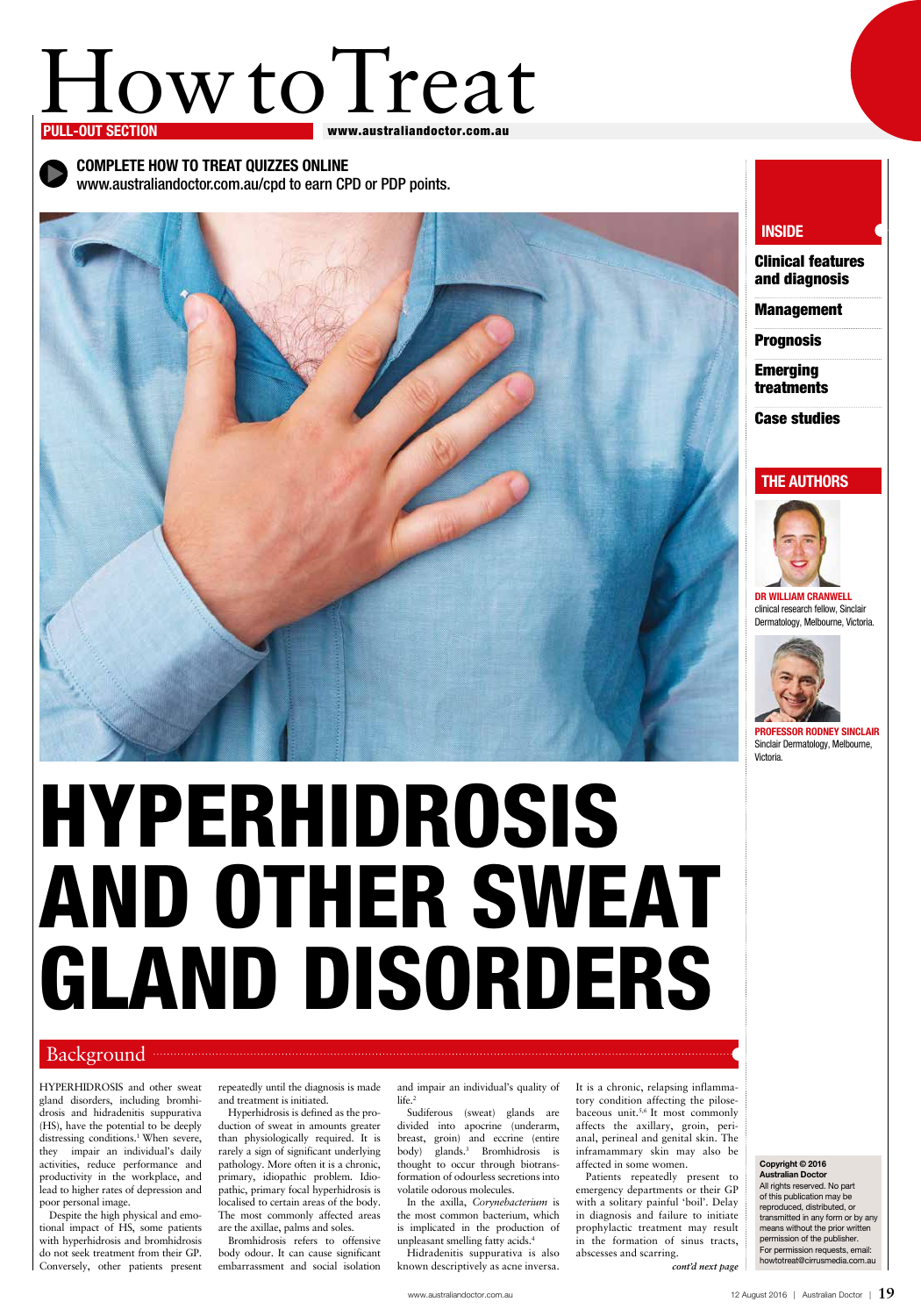## Clinical features and diagnosis

#### **Hyperhidrosis**

SWEATING is important for thermoregulation, skin hydration, and fluid and electrolyte balance.

Three types of sweat glands have been described: eccrine, apocrine and apoeccrine glands. Eccrine gland overactivity is implicated in the palmer and plantar hyperhidrosis, while overactive apoeccrine glands cause axillary hyperhidrosis.7

Eccrine sweat glands are innervated by the sympathetic nervous system, with different regions of the brain controlling thermal and emotional sweating. Acetylecholine is the primary neurotransmitter responsible for innervating eccrine sweat glands. Sweating on the face, chest and back is caused by thermal stimuli, whereas sweating of the palms and soles is triggered by emotional stimuli.

Gustatory sweating, where both salivation and perspiration occur simultaneously in response to hunger or eating, is confined to the peri-oral region of the face.

monly affects the axilla, palms and soles.1 Patients may also describe sweating of the scalp, face, inframammary and groin areas.<sup>9</sup>

In primary hyperhidrosis, sweat glands appear histologically normal, and it is believed that the cause of emotional hyperhidrosis is an inappropriate or exaggerated central response to emotional stress. Emotional sweating is rarely experienced during sleep.

Excessive sweating is a common complaint, with a prevalence of between one and three per cent in the population.

> • Focal sweating that ceases during sleep $10$

It is important for doctors to determine whether the hyperhidrosis is generalised or focal. The medical history should focus on:

- Location of sweating: generalised versus focal, unilateral or symmetrical
- Age of onset
- Duration of symptoms
- Triggers such as heat, emotion,
- eating • Concurrent medical and medication history
- Psychological, physical and social impact
- Modifications to personal and professional behaviour8

Generalised hyperhidrosis affects the entire body, and a detailed history and examination can distinguish idiopathic from secondary causes, including systemic diseases and medications. The most common cause of generalised hyperhidrosis is excessive heat. Table 1 lists a number of causes to consider when assessing generalised hyperhidrosis.8

Focal hyperhidrosis most com-

The most common causes of focal hyperhidrosis are listed in table 2.8 Primary focal hyperhidrosis is commonly reported in healthy adults younger than 25, with two-thirds of patients reporting a positive family history. A diagnosis of primary focal hyperhidrosis can be made with a

history of focal, visible, and excessive sweating of at least six months duration without apparent cause, accompanied by two of:

• Bilateral, symmetrical sweating

- Impairment of daily activity
- At least one episode per week
- Onset before age 25

• Family history of idiopathic hyperhidrosis

Rosacea, a common cause of facial flushing, is not generally associated with facial sweating.

#### **Bromhidrosis**

While eccrine glands are responsible for thermoregulation, apocrine glands and apoeccrine glands are responsible for pheromonal odours. Apocrine and apoeccrine glands are present in the axillae, groin and inframammary regions. They secrete a small amount of non-odorous oil. Biotransformation of this oily fluid by resident microflora, notably *Corynebacterium*, creates volatile odorous

molecules.

Bromhidrosis can be divided into apocrine and eccrine bromhidrosis.4 Apocrine bromhidrosis is the most prevalent form, occurring exclusively after puberty and producing the distinctive axillary odour reported by many patients. Apocrine bromhidrosis is more commonly reported in males, possibly due to larger and more numerous apocrine glands.

Eccrine bromhidrosis occurs when eccrine sweat degrades keratin, with subsequent bacterial degradation. Eccrine bromhidrosis is most common on the soles, and the odour can linger in footwear and gym clothing. Ingestion of certain foods or medications may worsen eccrine bromhidrosis.

Metabolic disorders including trimethylaminuria, with its distinctive fishy odour, is another rare cause of bromhidrosis.11 Genetic testing is available in Australia, with the condition managed with dietary modification.

The diagnosis of bromhidrosis is made clinically. A thorough history is important. Bromhidrosiphobia is the abnormal fear of producing body odour and is associated with schizophrenia. Olfactory hallucinations can also be associated with intracranial lesions and a neurological examination is prudent if no odour is clinically apparent.

Table 1. Causes of generalised hyperhidrosis to consider

| in general practice             |                                                                                                                                  |
|---------------------------------|----------------------------------------------------------------------------------------------------------------------------------|
| <b>Medications</b>              | Propranolol<br>Selective serotonin reuptake inhibitors<br>Tricyclic antidepressants<br>Cholinesterase inhibitors<br>Opioids      |
| Endocrine                       | Menopause<br>Hyperthyroidism<br>Diabetes mellitus<br>Hypoglycaemia<br>Phaeochromocytoma<br>Hypopituitarism<br>Carcinoid syndrome |
| <b>Infectious</b>               | Tuberculosis<br><b>HIV</b><br>Endocarditis<br>Malaria                                                                            |
| <b>Congestive heart failure</b> |                                                                                                                                  |
| Neurological                    | Spinal cord injury with autonomic dysreflexia<br>Parkinson disease<br>Peripheral neuropathy<br>Intracranial lesions              |
| <b>Malignancy</b>               |                                                                                                                                  |

| <b>Table 2. Causes of focal hyperhid</b> |  |  |
|------------------------------------------|--|--|

| Type                                      | <b>Features</b>                                                                                                                                                                        |
|-------------------------------------------|----------------------------------------------------------------------------------------------------------------------------------------------------------------------------------------|
| Primary focal hyperhidrosis (most common) |                                                                                                                                                                                        |
| Gustatory sweating                        | Sweating around the mouth, nose and<br>forehead associated with the consumption or<br>sight of food that produces strong salivation.<br>Particularly associated with spicy or hot food |
| Neurological (secondary)                  | Spinal cord injuries and peripheral neuropathy                                                                                                                                         |
|                                           |                                                                                                                                                                                        |



Figure 1. The finding of comedones in the axilla or groin is pathognomonic for HS.

Figure 2. Abscess formation (single/multiple) without sinus tract development or scarring.



Figure 3. Multiple widespread lesions.



Figure 4. Diffuse involvement, with multiple connected sinus tracts and abscesses across the entire affected area.

#### **Excessive sweating is a common complaint,**

**with a prevalence of between one and three per cent in the population.**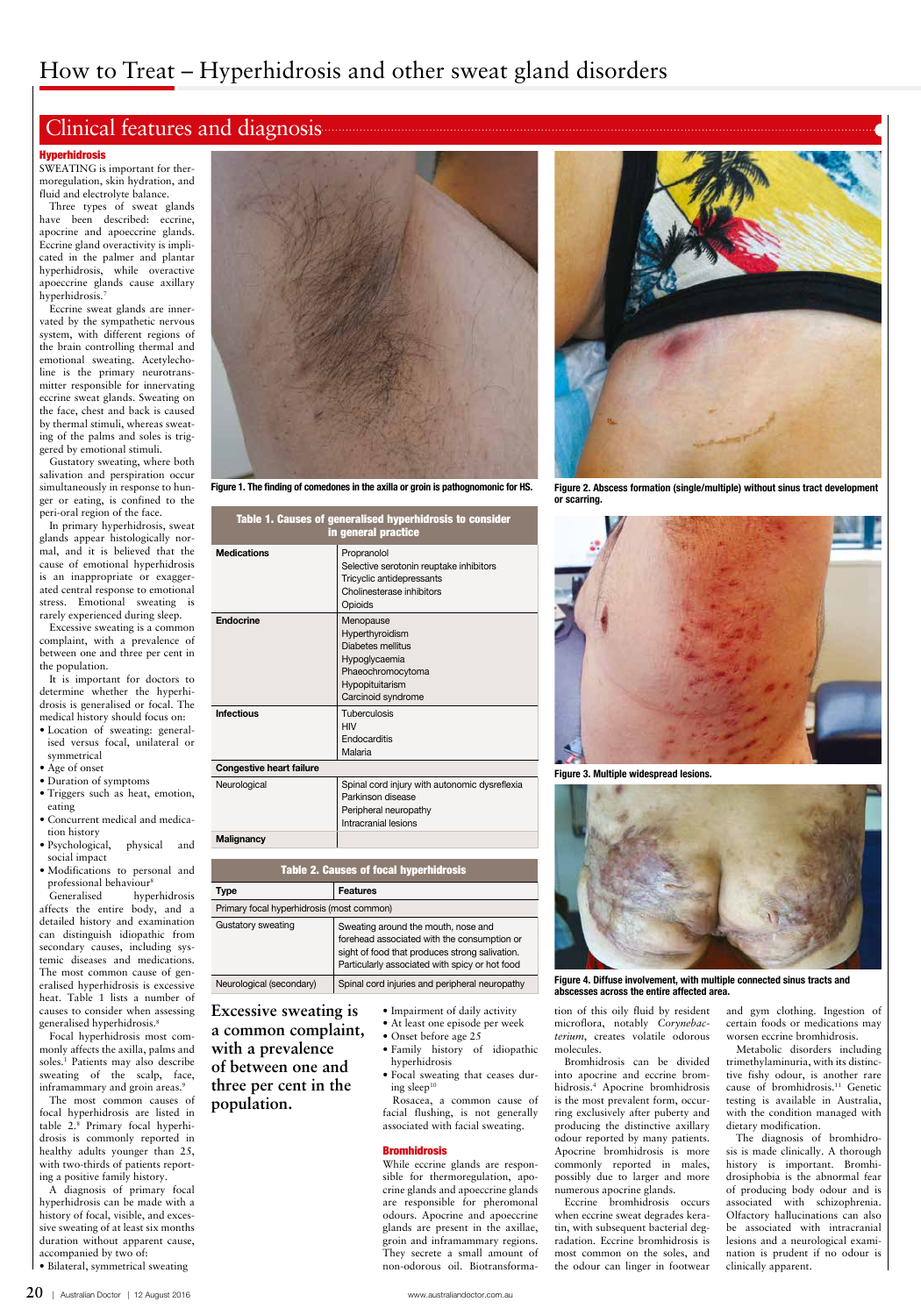## Management

#### **Hyperhidrosis**

## **Doctor**.

Although isolation of *Corynebacterium*, *Staphylococcus*, *Micrococcus* and *Propionibacterium* is common in patients with bromhidrosis, bacterial swabs are rarely beneficial for guiding treatment.

#### Hidradenitis suppurativa

Classically, apocrine glands have been implicated in the development of HS. However, recent research has demonstrated that follicular occlusion with secondary follicular rupture and localised inflammation are the primary events.<sup>13</sup>

The prevalence of hidradenitis suppurativa (HS) is estimated to be around one per cent of the population, and up to four per cent among young adults attending sexual health clinics.<sup>6,12</sup> HS can occur any time after the onset of puberty. It most commonly presents in the second and third decades of life, and is more common in women.

A positive family history in a firstdegree relative is common. Other risk factors include high body mass index, smoking, diet and hormonal factors. Mechanical stress on the skin, or skin friction, is a factor in localising HS to certain body sites.

Hormonally induced keratinocyte proliferation leads to follicular hyperkeratosis and follicular occlusion. Rupture of the sebofollicular junction and local inflammation results in destruction of the follicle. Sinus tracts form and are colonised with commensal bacteria. Infection is a late and secondary event.

HS begins in intertriginous regions, most commonly the axillae. Table 3 lists other intertriginous and non-intertriginous areas that may become affected progressively. The hallmark of early HS is acute painful, tender nodules in the axilla or groin.14. The nodules may rupture and drain malodourous material. The presence of chronic or relapsing inflammatory nodules, sinus tracts and scarring in intertriginous areas confirm the diagnosis of HS. The finding of comedones in the axilla or groin is pathognomonic for HS (see figure 1).

Any patient with a single 'boil' in the axilla or groin should be suspected of having HS. Any patient who has had more than one episode should be referred to a dermatologist for diagnosis and treatment. The nodules of HS are not true boils or furuncles. HS lesions are more

deep-seated, rounded and lack a central punctum. Table 4 outlines clinical features that distinguish HS from other differential diagnoses.

The Hurley clinical staging system is used to categorise patients into three disease severity groups.15 Table 5 outlines the features of each. The severity of disease is directly related to impact on quality of life and mental health. Patients with severe HS are significantly more likely to experience major depression.16 Complaints of pain, odour and appearance negatively affect performance in social and professional settings.

Hidradenitis suppurativa is a clinical diagnosis. There are no useful diagnostic tests. Disease staging involves a directed history to ascertain the impact the disease is having on social and professional functioning, and examination of all potentially affected areas.

A skin biopsy is rarely required, unless to exclude an overlying squamous cell carcinoma (firm, slowgrowing, ulcerated, non-fluctuant mass that is non-draining).

A concentration of 10-20% aluminium chloride hexahydrate is appropriate for axillary hyperhidrosis, 25% for palmar and plantar hyperhidrosis and 35% for refractory cases.<sup>2,19</sup>

HS is not an infectious diagnosis, making routine bacterial cultures unnecessary. However, bacterial cultures may be useful in cases of secondarily infected lesions or recurrent HS that is refractory to treatment.

should be applied to dry skin at night, when hyperhidrosis is reduced, and washed off in the morning.<sup>20</sup> Skin irritation can be controlled with 1% hydrocortisones.<sup>20</sup>

| Table 3. Body sites affected by hidradenitis suppurativa |                                                                                                                                                                                        |  |
|----------------------------------------------------------|----------------------------------------------------------------------------------------------------------------------------------------------------------------------------------------|--|
| Type                                                     | Affected body site                                                                                                                                                                     |  |
| Intertriginous                                           | Axillae; inguinal area; inner thighs; perianal and perineal<br>area; mammary and inframammary; buttocks; pubic<br>area; scrotum; vulva; chest; scalp and retroauricular<br>area (rare) |  |
| Non-intertriginous                                       | Sites of skin compression or friction; waistbands,<br>beltlines, and brassiere straps                                                                                                  |  |

toxin A in the treatment of axillary hyperhidrosis.<sup>21-24</sup>

Iontophoresis utilises a direct electrical current to deliver polar molecules through intact skin to the sweat glands. Patients place affected hands and/or feet on moistened pads in the iontophoresis unit for 15-20 minutes per session. Tap water is generally utilised in iontophoresis devices available for home use.<sup>26</sup>

|                                                                         | Table 4. Characteristics of hidradenitis suppurativa and its<br>differential diagnoses                                                                                                                                                                                              |
|-------------------------------------------------------------------------|-------------------------------------------------------------------------------------------------------------------------------------------------------------------------------------------------------------------------------------------------------------------------------------|
| Condition                                                               | <b>Features</b>                                                                                                                                                                                                                                                                     |
| <b>Follicular pyodermas</b><br>(folliculitis, furuncles,<br>carbuncles) | • Superficial inflammatory papules (with or without<br>pustules) that surround hair follicles<br>. Not as deep-seated as HS lesions<br>. Transient lesions that generally respond well to<br>appropriate antibiotic therapy<br>. Do not progress to form sinuses or keloid scarring |
| <b>Acne vulgaris</b>                                                    | • Like HS, hyperkeratinisation leads to formation of<br>comedones, inflammatory nodules and scarring<br>• Generally distributed on the face, upper chest and<br>back<br>• Less likely to form sinus tracts and extensive scar<br>formation                                          |
| Intergluteal pilonidal<br>disease                                       | . Infection of the skin and tissue of the natal cleft<br>secondary to follicular occlusion<br>• Formation of a sinus, cavity or pit in the natal cleft<br>. May drain purulent, bloody and malodourous<br>material<br>• May coexist with HS                                         |
| Crohn's disease                                                         | • Perianal and vulvar skin manifestations include<br>abscesses, fistulae, sinus tracts, scarring and<br>"knife-cut" ulcers<br>• Most often associated with a history of<br>gastrointestinal illness<br>• Cases of concomitant HS and Crohn's disease<br>rarely reported             |
| Granuloma inguinale                                                     | • Sexually transmitted infection caused by Klebsiella<br>granulomatis<br>• Characterised by enlarging red ulcers with<br>bleeding granulation tissue<br>. Ulcers confined to the vulva, penis, scrotum,<br>glans, and inguinal and perianal skin                                    |

#### Table 5. Clinical features of the Hurley clinical staging system

#### Stage Features

| Stage I    | Abscess formation (single/multiple) without sinus tract        |
|------------|----------------------------------------------------------------|
| (Figure 2) | development or scarring                                        |
| Stage II   | Chronic/relapsing abscess formation with sinus tract formation |
| (Figure 3) | and scarring; Single or multiple widespread lesions            |
| Stage III  | Diffuse involvement, with multiple connected sinus tracts and  |
| (Figure 4) | abscesses across the entire affected area                      |

CONSERVATIVE management of generalised and focal hyperhidrosis involves identifying and treating any associated underlying cause, frequent use of commercially available antiperspirants and deodorants, and lifestyle modifications, such as more frequent showering, wearing lightweight clothing made from natural fibres, changing socks and other affected clothing regularly, and avoiding relevant triggers such as spicy food and hot environments. 8

## Topical therapy

#### **Antiperspirants**

Most antiperspirants contain a lowdose metal salt (generally aluminium), which physically obstructs the

opening of the sweat gland on the skin. This obstruction damages the epithelial cells within the sweat duct leading to the formation of occlusive plugs.17 Antiperspirants containing aluminium chloride hexyhydrate are more effective than agents containing aluminium chloride or aluminium chlorohydrate.8,18

Treatment with stronger antiperspirants is often limited by skin irritation and burning sensation,

particularly in the axilla. To minimise this reaction, antiperspirant

#### **Botulinum toxin A**

Periodic injection of botulinum toxin A is a safe and effective treatment for focal hyperhidrosis. By blocking the presynaptic release of neuronal acetylcholine from the presynaptic junction of the neuromuscular and autonomic nerves, a single injection of botulinum toxin reduces sweat production for up to 12 months. Several clinical trials support the efficacy of botulinum

Medicare subsidises the use of botulinum toxin A (Botox or Dysport) for severe primary focal axillary hyperhidrosis when administered by a dermatologist.<sup>8</sup> Patients must be aged 12 or over, and failed or are intolerant to topical aluminium chloride hexahydrate for 1-2 months.

Botulinum treatment of the palms and soles are also highly effective but are not subsidised by Medicare. The typical dose of botulinum toxin is 50 IU for each axilla.

Sweating is reduced within 2-4 days, and usually persists for 6-9 months. Limiting factors for botulinum toxin A include pain during injections and non-subsidised cost.

#### **Iontophoresis**

Glycopyrronium bromide solution is the most effective liquid medium, however it is only available in specialist centres. Iontophoresis is a safe, efficacious treatment for palmar and plantar hyperhidrosis, alleviating symptoms in 40-85% of cases, depending on the solution

used.25 Iontophoresis is not available in every Australian state.

Reported side effects include dry, cracked hands and feet, erythema and skin irritation, and transient vesiculation.25 Iontophoresis cannot be used for patients with a pacemaker or implantable device. Patients often trial iontophoresis in specialist skin clinics prior to purchasing a home device.

#### **Microwave thermolysis**

Microwave thermolysis utilises microwave energy to destroy eccrine glands and is an emerging therapy for axillary hyperhidrosis.27-29 Treat*cont'd next page*



Figure 5. A 19-year-old man with hidradenitis suppuritiva showing left and right axilla nine months post-surgery to excise the axillary sweat glands.

**Any patient with a single 'boil' in the axilla or groin should be suspected of having HS.**

**Periodic injection of botulinum toxin A is** 

**a safe and effective treatment for focal hyperhidrosis.**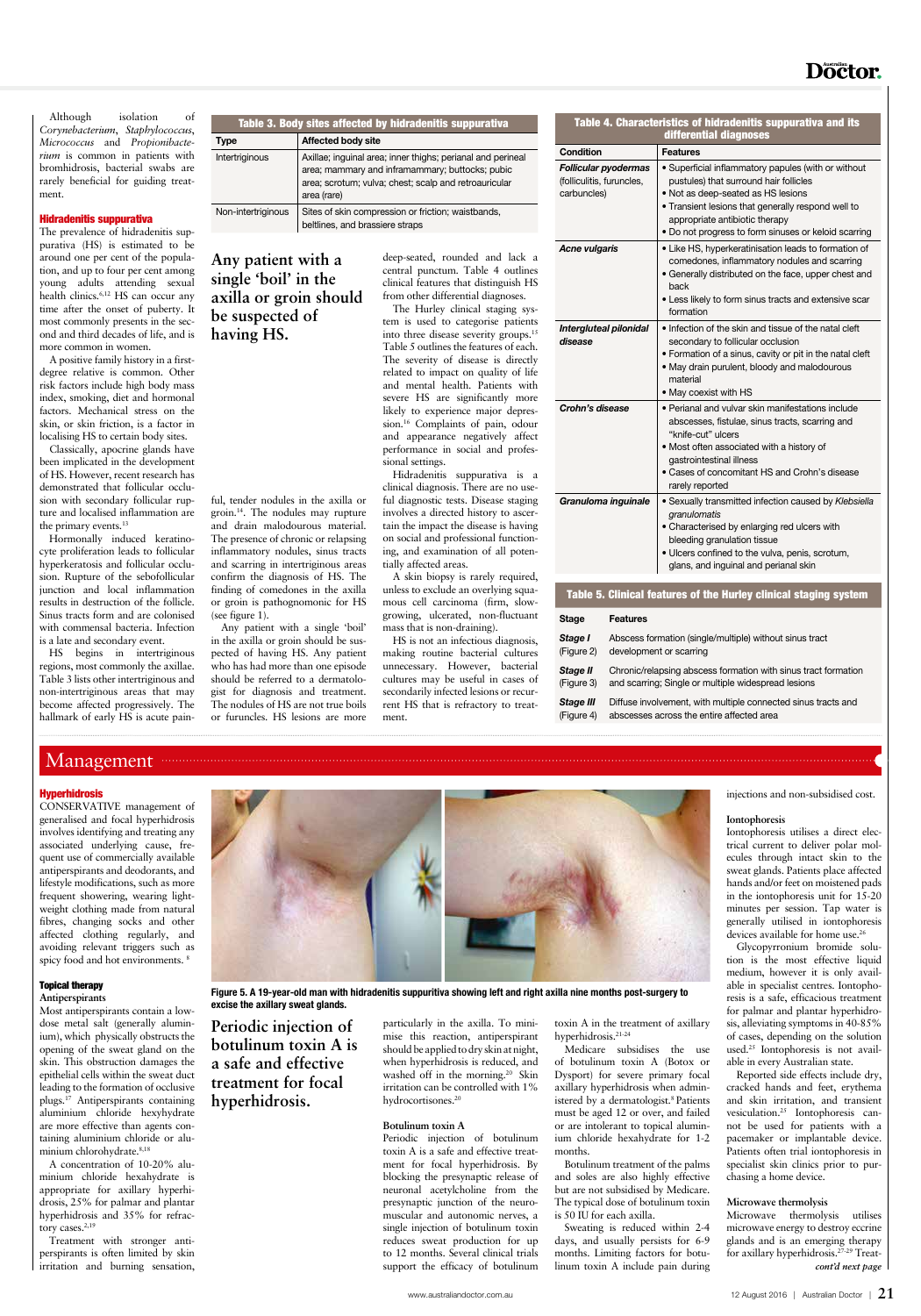## How to Treat – Hyperhidrosis and other sweat gland disorders

## **Doctor.**

ment is generally administered through two 30-minute sessions separated by three months.

A device is available in some Australian specialised skin clinics, however, cost and limited availability preclude many patients from this therapy.

#### Systemic therapy

The efficacy of anticholinergic medications in focal hyperhidrosis is well established.30,31 The most commonly prescribed anticholinergic medications in Australia are propantheline bromide and oxybutynin. These are cheap medications that can be used regularly to control hyperhidrosis.

Glycopyrrolate is an effective alternative if not tolerated, although this medication is significantly more expensive.

Liposuction or local excision of axillary eccrine and apocrine glands may improve symptoms of axillary hyperhidrosis. Surgical excision is often associated with poor cosmetic outcomes, scarring, restriction of arm movements, and compensatory hyperhidrosis where sweating is paradoxically increased elsewhere on the body.32 Other complications include bruising, infection, haematoma and dysaesthesia.33,34 A randomised trial found that botulinum toxin A injection is superior to suction curettage in reducing resting and exercise-induced hyperhidrosis.<sup>33</sup>

Anticholinergic side-effects are invariably reported, most commonly dry mouth, blurred vision, headache and urinary retention. Starting oral oxybutynin at a low dose (2.5mg/day) and increasing the dose slowly up to a maximum of 10mg/day reduces the likelihood of experiencing significant anticholinergic side effects. Drowsiness may occur. These agents may aggravate glaucoma. They are contraindicated in myasthenia gravis. There are numerous drug interaction and these agents all need to be used with caution. Specialist referral may be indicated.

Endoscopic thoracic sympathectomy involves cauterising, clipping or cutting the sympathetic chain supplying the upper extremities or cervicofascial region. This surgery is reserved as a last resort for patients with morbidly debilitating disease. While effective for upper limb (including axillary) hyperhidrosis, there is a substantial risk of Horner syndrome, pneumothorax, paraesthesia and bradycardia.35 Up to 67% of patients will experience compensatory hyperhidrosis following endoscopic thoracic sympathectomy.<sup>36</sup>

#### Surgical therapy

Surgery is reserved for patients who have failed topical and systemic therapy, and are experiencing serious social, emotional and professional consequences due to hyperhidrosis. Significant cost is a barrier for many patients.

It is important to assess the patient's expectations and treatment goals. Conservative management including routine washing, removal of axillary hair and removal of sweaty clothing — is sufficient for mild cases. However, improvement may be temporary and incomplete.

Patients have generally utilised commercially available deodorants and fragrances by the time they present to their GP. These measures remain first-line therapy and their routine use should be encouraged. Deodorants containing antimicrobial metal ions, including calcium phosphate and zeolite antimicrobial ceramics, inhibit axillary bacterial production.2 Antiseptic soaps and topical antibiotics can be used to reduce the amount of contributory bacteria. In very severe cases, topical or oral metronidazole can be helpful.

For cases where bromhidrosis is associated with excessive sweating, referral to a specialist for treatment of focal hyperhidrosis may be required. Topical aluminium-containing antiperspirants, botulinum toxin A injection and iontophoresis are possible treatment options for bromhidrosis associated with hyperhidrosis.



Figure 8. Patient with follicular occlusion tetrad demonstrating hidradenitis left and right axilla and pubic region. A. The leg

#### **Bromhidrosis**

#### Hidradenitis suppurativa

The treatment goals of HS are pain relief, specific treatment of individual nodules, prevention of scarring and sinus tract formation, and interventions to reduce the risk of developing further new lesions. Evidence-based European guidelines are currently being developed.37

#### General measures

Lifestyle modifications and general measures to reduce the risk of developing new lesions include:5,37

- Education and support: given an increased risk of major depression, all patients should be asked about psychological impact and offered resources for support.16
- Hygiene: daily washing of affected areas will improve odour and minimise the risk of secondary infection. Using non-abrasive soap and no abrasive material is essential. Bleach baths may be helpful.
- Non-irritating antiperspirants are recommended: For patients unable to tolerate antiperspirants, botulinum toxin injections are helpful.
- Weight management: excess weight has been associated with HS. Although a causative association has not been established, excess weight is associated with skin occlusion, skin trauma, and hormonal variations.<sup>38</sup>
- Smoking cessation: an association between smoking and HS has been identified in numerous patient populations.5,38,39 Continuing smoking appears to be a significant factors in patients who fail to achieve remission.

• Diet: dairy and high-glycaemic diets have been implicated in exacerbations of HS.40,41 Although the effect of dietary modifications has not been evaluated in clinical trials, some dermatologists recommend a low glycaemic diet for patients with HS.

• Avoidance of skin trauma: skin maceration and trauma may perpetuate inflammation, follicular occlusion and rupture. Patients are likely to benefit from wearing loose, light clothing and avoiding excessive heat.<sup>5</sup> Patients must not squeeze or disturb lesions.<sup>5</sup> Shaving and depilatory creams may aggravate hidradenitis suppurativa. Laser hair removal is a generally well-tolerated alternative.

#### Medical and surgical therapy

Treatment is dependent on disease severity, and includes topical therapy, systemic therapy, and surgery. Antibiotics used to treat HS are thought to act both as antiinflammatory agents, as well as antibacterial agents.

Treatment of mild disease (Hur-

ley stage I) includes topical clindamycin, topical resorcinol, and minor surgery. Patients should be encouraged to bathe using a topical antiseptic or antibacterial soap that is not abrasive to damaged skin.

Clindamycin 1% lotion, applied twice daily to affected areas, is first-line therapy for mild HS. Clindamycin appears to decrease the number of inflammatory nodules and prevent secondary infec*cont'd page 24*

**22** | Australian Doctor | 12 August 2016 www.australiandoctor.com.au

#### *from previous page*



Figure 6. Patient with follicular occlusion tetrad demonstrating acne conglobata with severe acne scarring. Acne conglobata has a similar appearance to severe acne vulgaris, with the additional features of double comedones and dissecting interconnecting subcutaneous abscesses that heal to leave scar bridges.



Figure 7. Patient with follicular occlusion tetrad demonstrating dissecting cellulitis of the scalp. Dissecting cellulitis produces dome-shaped nodules of alopecia. These nodules are filled with pus. If untreated these nodules heal with a permanent cicatricial alopecia. Intralesional triamcinolone can lead to partial or total hair regrowth.

**Microwave thermolysis utilises microwave energy to destroy eccrine glands.**

> thickened scar tissue and sinus tract formation. B. The right axilla show an inflamed nodule and pathognomonic open comedones. C. The pubic region shows multiple inflamed nodules.



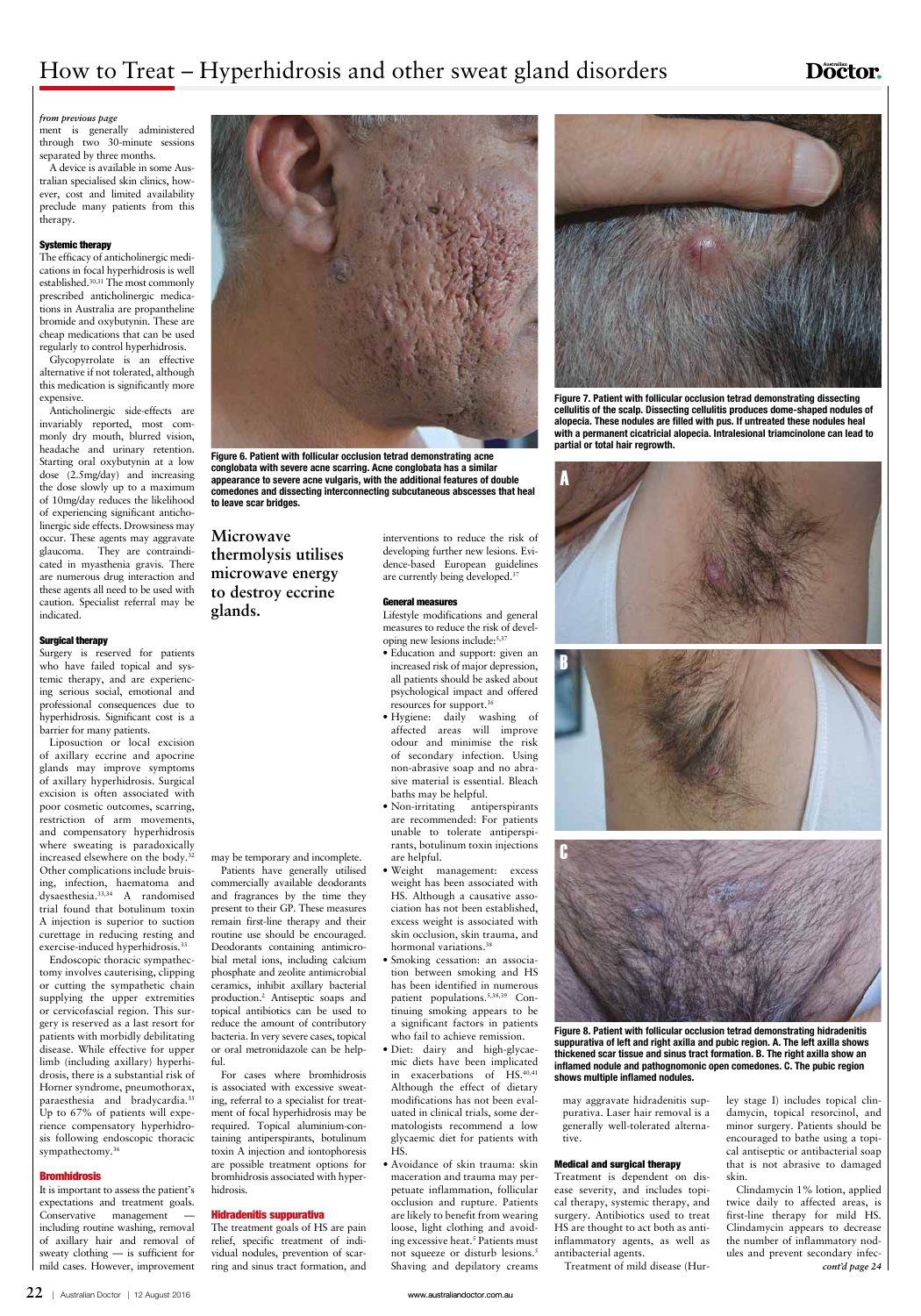**24** | Australian Doctor | 12 August 2016 www.australiandoctor.com.au

## **Doctor.**

#### Case study one

ANDREW, 26, presents to his GP complaining of excessive sweating during the day. He reports that he has a supply of shirts at work for



when he invariably saturates the underarms of his clothing.

He is unable to wear light-coloured shirts and describes feeling increasingly self-conscious. His work colleagues make light-hearted comments, which compound his poor personal image. He also reports problems dating, given that he is constantly preoccupied by the thought that he will saturate his shirt.

He describes a symmetrical pattern of hyperhidrosis affecting both axillae. The excessive sweating began during his teenage years and occurs multiple times per week. Andrew is surprised he never needs

to change his bedclothes because of excessive sweating.

Andrew has already trialled 'Driclor', an antiperspirant containing 20% aluminium chloride. He reports difficulty using the antiperspirant because of stinging and was dissatisfied with the effect. He

is using the aluminium antiperspirant in the mornings as a normal deodorant. Andrew is happy to trial 'Driclor' again, applying the antiperspirant to dry skin at night and washing the area in the morning. These measures, along with a 1% hydrocortisone ointment, minimise skin irritation. However, after two months of treatment, he is unhappy with the degree of improvement. Andrew is referred to a dermatologist, where further treatment options are discussed. He is concerned about the possible side effects of anticholinergic medications. Given the substantial time and effort required to undergo iontophoresis, he elects to trial botulinum toxin A injections. Following a 50 IU dose into each axilla, there is a significant reduction in the

rate of sweat production.

He returns to the dermatologist six months later for repeat injections. Apart from mild pain at the injection sites during the procedures, Andrew tolerates treatment well and reports a significant improvement in his quality of life.

#### Case study two

Lisa, 34, presents to her GP with recurrent boils in her left axilla and inner thighs. The nodules are exquisitely painful, malodourous and ooze into her clothing. She is highly embarrassed of the condition, becoming socially isolated. She has been unable to become intimate with a recent partner, who became frustrated and ended the relationship. Lisa has presented repeatedly to another GP, *cont'd page 26*

Treatment for severe and refractory disease (Hurley stage III) requires specialist multidisciplinary care involving dermatologists, plastic surgeons and often psychologists. Medical management includes the addition of TNF-alpha inhibitors, oral retinoids, immunosuppressants and surgery. These agents can be used in addition to the topical and systemic treatments outlined above. Intravenous TNF-alpha inhibitors, notably infliximab, are effective biological agents for severe HS.<sup>49-51</sup>



tion.42 Although not confirmed in clinical trials, the short-term use of oral antibiotics, typically doxycycline or minocycline, can alleviate acute flares of mild HS.

Topical resorcinol 15% cream (compounded extemporaneously) is a chemical exfoliant with keratolytic, anti-inflammatory and antiseptic actions.43 Application of resorcinol cream to new nodules (not the entire region) appears to reduce pain and promote healing of new lesions.43 Localised desquamation is an expected side effect. However, the availability of resorcinol is limited in Australia.

Given that sinus tract formation is likely due to rupture of the follicular unit, removal of the entire nodule and unit through punch debridement reduces the risk of recurrence and disease progression.44 Other specialist treatment for mild HS includes intralesional corticosteroid therapy, which may help settle acute flares.

Treatment for moderate disease (Hurley stage II) includes systemic antibiotics, hormonal therapy and surgery. The suggested antibiotic

regimen for moderate HS is doxycycline or minocycline 50-100mg twice daily for 3-6 months. Patients with moderate disease should be referred early for further treatment if not responding to systemic antibiotics.

Clindamycin and rifampicin are suggested for patients who fail to respond to tetracyclines.<sup>45,46</sup> These antibiotics are rarely used as initial therapy given the risk of *Clostridium difficile* infection.

Given that androgens contribute to the development of hidradenitis suppurativa, antiandrogen medications can be effective for lesion resolution and prevention of new lesions in a sub-population of affected women.<sup>47,48</sup> A combined oral contraceptive pill containing cyproterone acetate, drospirenone, desogestrel or gestodene is generally used.

Spironolactone 25-50mg daily, increasing up to 100mg daily, is an alternative for women unable to tolerate oral contraceptive medications. All of these agents are contraindicated in pregnancy, which should be excluded prior to initiating therapy. Male patients may

respond to either dutasteride or finasteride.

Surgery for moderate hidradenitis suppurativa includes punch debridement of new lesions and debridement of extensive sinuses. Surgery does not arrest the underlying disease process and should accompany medical maintenance treatment.

Early trials have found infliximab superior to adalimumab and etanercept. Availability, cost and significant adverse effects are limitations to biological agents for some patients.

Oral retinoids, including isotretinoin and acitretin benefit only a minority of patients. Retinoids

can also aggravate HS in some patients.<sup>52-54</sup> This aggravation may be due to the mechanism of action of isotretinoin, which increases intrafollicular pressure and ruptures the follicular wall. This may trigger an unwanted inflammatory process and worsen the disease.

Immunosuppressants, including prednisolone and cyclosporine, are used to settle acute inflammation. A 3-4-day course of prednisolone 40-60mg daily is usually sufficient to settle acute flares. Cyclosporine can also be used in early disease to prevent new lesions forming. Cyclosporine is less useful in established disease with scarring and sinus tract formation.

Surgery is used in severe HS to remove acute nodules and sinus tracts, and to remove scarred tissue. Surgical procedures considered in severe hidradenitis suppurativa include incision and drainage of lesions, punch debridement of whole follicular units, unroofing of nodules and sinus tracts, and excision of entire affected regions. Surgery is usually combined with general measures and maintenance medical therapy.

#### *from page 22*

#### Hyperhidrosis and bromhidrosis

UNTREATED, focal hyperhidrosis generally develops after puberty and rarely improves. With early diagnosis and initiation of therapy, patients should generally experience significant symptomatic relief.

It is important to assess each patient's goals of treatment. Patients experiencing significant social and professional consequences should be referred to a specialist early to initiate firstand second-line treatments. While carefully considering the adverse effects of each treatment, and the severity and location of the disease, many patients are likely to experience clinical improvement.

Bromhidrosis is generally well managed with an approach including lifestyle modifications, managing excess sweating and the application of fragrances.

#### Hidradenitis suppurativa

The impact of severe HS on a patient's quality of life can be profound. The average duration of untreated HS is 20 years. The prognosis is improved by early diagnosis, accompanied by lifestyle modifications and intermittent medical treatment. Moderate disease requires specialist intervention and maintenance treatment. Severe HS is very difficult to treat and requires intensive medical and surgical treatment.

## Emerging treatments

#### Hyperhidrosis

THERE have been reports that clonidine, an alpha-2 adrenergic agonist that diminishes the sympathetic outflow, is effective in reducing hyperhidrosis.55,56 Some studies have suggested that patients experiencing emotional hyperhidrosis may benefit from beta blocker or benzodiazepine therapy.57,58 However, these should not be considered as part of routine management of hyperhidrosis.

Other treatments with limited data include topical botulinum, laser therapy and ultrasound therapy.59-61

#### **Bromhidrosis**

A number of studies have suggested that non-invasive treatment of bromhidrosis with laser therapy is effective in reducing axillary bromhidrosis.62-64 The data available for these therapies is limited and require further investigation.

#### Hidradenitis suppurativa

Based on current case reports, numerous emerging therapies may benefit patients with severe HS. A number of patients have experienced improvement following subcutaneous injections of the interleukin inhibitors ustekinumab or anakinra.65-67

Other emerging adjuvants therapies for severe or refractory HS include metformin, zinc supplementation, hair removal laser therapy, botulinum toxin, vitamin D3 and external beam radiation. The evidence for these therapies is limited and should not be included in routine management regimens.



International Hyperhidrosis Society www.sweathelp.org

European S1 guideline for the treatment of hidradenitis suppurativa/acne inversa See: bit.ly/29sfn2L

British Association of Dermatology hyperhidrosis leaflet See: bit.ly/251vkiu

British Association of Dermatology Hidradenitis Suppurativa leaflet See: bit.ly/1WlN4le

## Prognosis